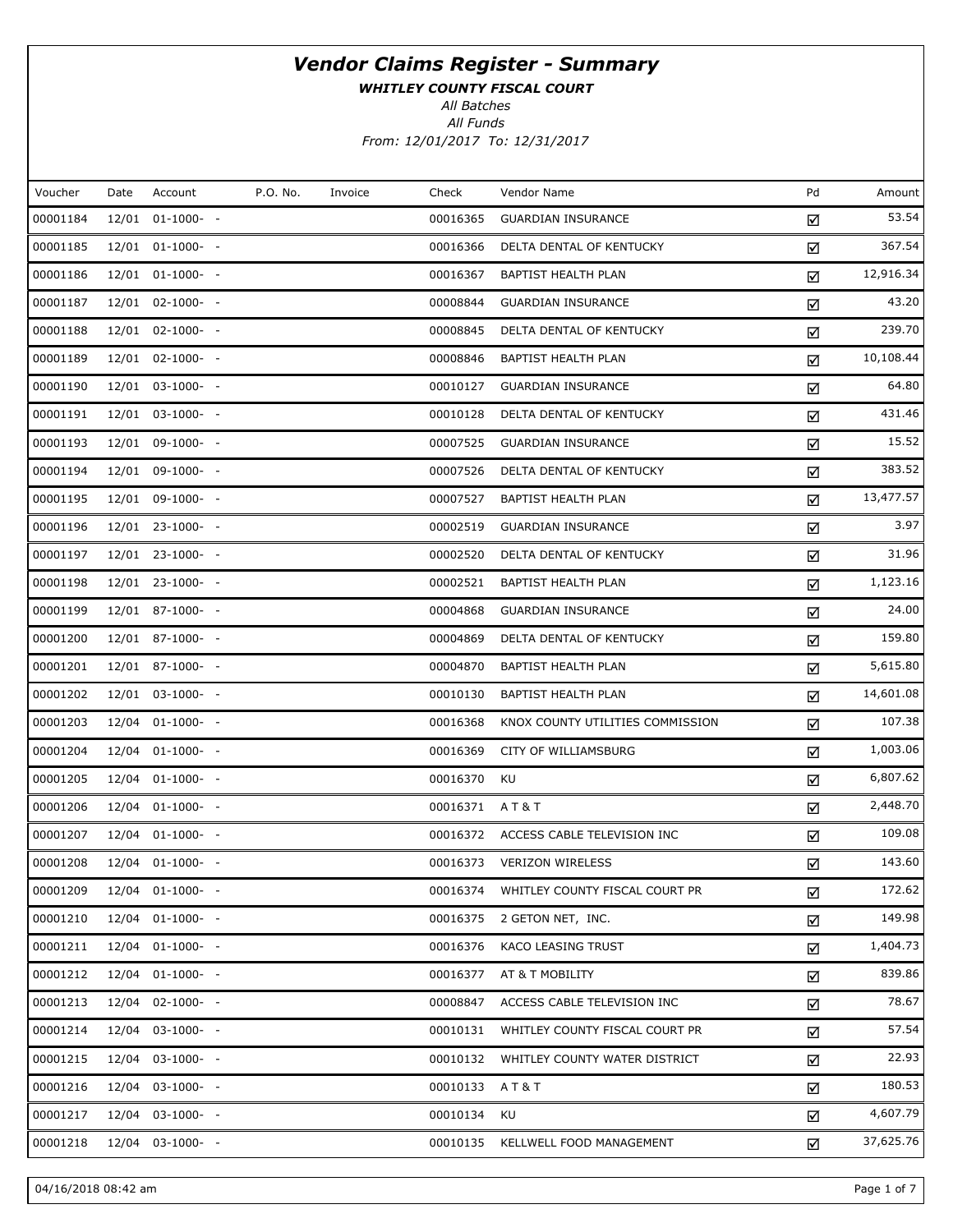WHITLEY COUNTY FISCAL COURT

All Batches

All Funds From: 12/01/2017 To: 12/31/2017

| Voucher  | Date  | Account          | P.O. No. | Invoice | Check    | Vendor Name                          | Pd | Amount    |
|----------|-------|------------------|----------|---------|----------|--------------------------------------|----|-----------|
| 00001219 | 12/04 | $09-1000- -$     |          |         | 00007528 | ACCESS CABLE TELEVISION INC          | ☑  | 203.98    |
| 00001220 |       | 12/04 09-1000- - |          |         | 00007529 | <b>VERIZON WIRELESS</b>              | ☑  | 320.08    |
| 00001221 | 12/04 | 09-1000- -       |          |         | 00007530 | 2 GETON NET, INC.                    | ☑  | 89.99     |
| 00001222 |       | 12/04 23-1000- - |          |         | 00002522 | <b>GARY BARTON</b>                   | ☑  | 90.00     |
| 00001223 |       | 12/04 87-1000- - |          |         | 00004871 | KU                                   | ☑  | 72.04     |
| 00001224 |       | 12/04 87-1000- - |          |         | 00004872 | AT&T                                 | ☑  | 3,799.13  |
| 00001225 |       | 12/04 87-1000- - |          |         | 00004873 | ACCESS CABLE TELEVISION INC          | ☑  | 203.98    |
| 00001226 |       | 12/04 01-1000- - |          |         | 00016378 | CUMBERLAND VALLEY ELECTRIC, INC.     | ☑  | 114.35    |
| 00001227 |       | 12/04 02-1000- - |          |         | 00008848 | CUMBERLAND FALLS WATER DIST          | ☑  | 382.06    |
| 00001228 |       | 12/04 02-1000- - |          |         | 00008849 | CUMBERLAND VALLEY ELECTRIC, INC.     | ☑  | 427.00    |
| 00001229 |       | 12/04 09-1000- - |          |         | 00007531 | CUMBERLAND FALLS WATER DIST          | ☑  | 48.22     |
| 00001230 |       | 12/04 09-1000- - |          |         | 00007532 | CUMBERLAND VALLEY ELECTRIC, INC.     | ☑  | 594.48    |
| 00001231 |       | 12/04 09-1000- - |          |         | 00007533 | CITY UTILITIES COMMISSION            | ☑  | 265.88    |
| 00001232 |       | 12/07 01-1000- - |          |         | 00016379 | TIME WARNER CABLE                    | ☑  | 379.98    |
| 00001233 |       | 12/07 09-1000- - |          |         | 00007534 | TIME WARNER CABLE                    | ☑  | 82.56     |
| 00001234 |       | 12/12 01-1000- - |          |         | 00016381 | WHITLEY COUNTY FISCAL COURT PR       | ☑  | 20,301.60 |
| 00001235 |       | 12/12 01-1000- - |          |         | 00016382 | WHITLEY COUNTY FISCAL COURT PR       | ☑  | 24,011.12 |
| 00001236 |       | 12/12 02-1000- - |          |         | 00008850 | WHITLEY COUNTY FISCAL COURT PR       | ☑  | 25,783.42 |
| 00001237 |       | 12/12 03-1000- - |          |         | 00010136 | WHITLEY COUNTY FISCAL COURT PR       | ☑  | 45,720.61 |
| 00001238 |       | 12/12 09-1000- - |          |         | 00007535 | WHITLEY COUNTY FISCAL COURT PR       | ☑  | 36,533.82 |
| 00001239 |       | 12/12 23-1000- - |          |         | 00002523 | WHITLEY COUNTY FISCAL COURT PR       | ☑  | 3,425.22  |
| 00001240 |       | 12/12 87-1000- - |          |         | 00004874 | WHITLEY COUNTY FISCAL COURT PR       | ☑  | 12,721.04 |
| 00001241 |       | 12/13 01-1000- - |          |         | 00016383 | ANDREW CROLEY, CORONER               | ☑  | 833.34    |
| 00001242 |       | 12/13 01-1000- - |          |         | 00016384 | COLAN HARRELL, SHERIFF               | ☑  | 78,132.00 |
| 00001243 |       | 12/13 04-1000- - |          |         | 00000859 | WILLIAMSBURG-WHITLEY CO. AIRPORT BD. | ☑  | 5,000.00  |
| 00001244 |       | 12/15 01-1000- - |          |         | 00016385 | AT&T                                 | ☑  | 464.86    |
| 00001245 |       | 12/15 01-1000- - |          |         | 00016386 | <b>DAV</b>                           | ☑  | 325.91    |
| 00001246 |       | 12/15 01-1000- - |          |         | 00016387 | DELTA NATURAL GAS CO., INC.          | ☑  | 293.03    |
| 00001247 |       | 12/15 02-1000- - |          |         | 00008851 | DELTA NATURAL GAS CO., INC.          | ☑  | 401.54    |
| 00001248 |       | 12/15 03-1000- - |          |         | 00010137 | CITY OF WILLIAMSBURG                 | ☑  | 7,756.50  |
| 00001249 |       | 12/15 03-1000- - |          |         | 00010138 | DELTA NATURAL GAS CO., INC.          | ☑  | 2,087.91  |
| 00001250 |       | 12/15 87-1000- - |          |         | 00004875 | WILLIAMSBURG-WHITLEY CO. AIRPORT BD. | ☑  | 445.97    |
| 00001251 |       | 12/15 87-1000- - |          |         | 00004876 | AT&T                                 | ☑  | 282.18    |
| 00001252 |       | 12/15 87-1000- - |          |         | 00004877 | NI GOVERNMENT SERVICES, INC.         | ☑  | 73.73     |

04/16/2018 08:42 am Page 2 of 7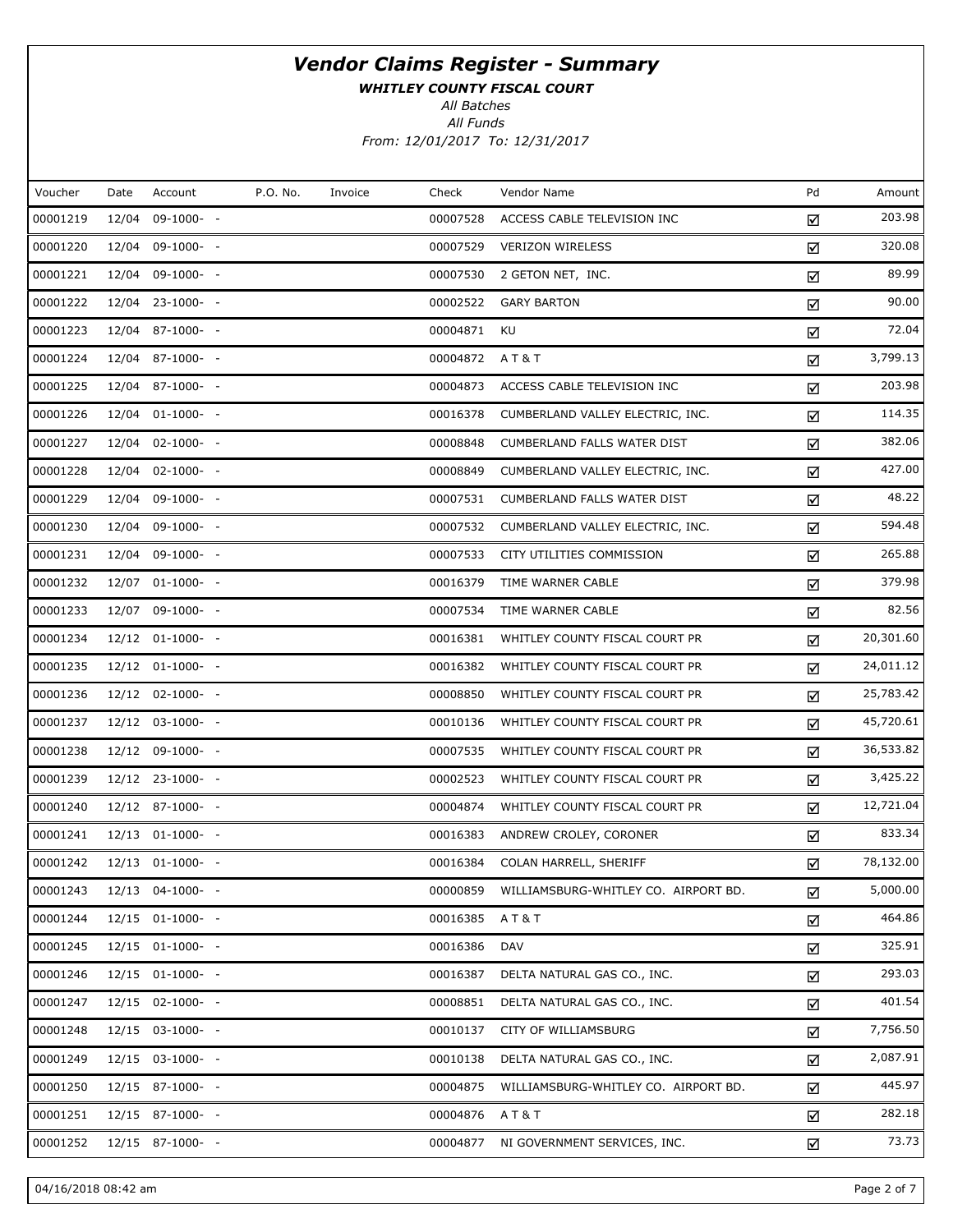WHITLEY COUNTY FISCAL COURT

All Batches

| P.O. No.<br>Pd<br>Voucher<br>Account<br>Check<br>Vendor Name<br>Date<br>Invoice<br>00001253<br>12/18 09-1000- -<br>00007536<br>DELTA NATURAL GAS CO., INC.<br>☑<br>00001254<br>12/18 01-1000- -<br>00016388<br>AT & T ONENET SERVICE<br>☑<br>00001255<br>12/18 01-1000- -<br>00016389<br>TIME WARNER CABLE<br>☑<br>00001256<br>12/19 01-1000- -<br>00016390<br><b>4EVER GRAPHICS</b><br>☑<br>00001257<br>12/19 01-1000- -<br>00016391<br>ABR CONSTRUCTION<br>☑<br>00001258<br>12/19 01-1000- -<br>00016392<br>BISSELL'S, INC.<br>☑<br>00001259<br>12/19 01-1000- -<br>00016393<br>BLUEGRASS/ KESCO INCORPORATED<br>☑<br>00001260<br>12/19 01-1000- -<br>00016394<br><b>BROCK MCVEY</b><br>☑<br>00001261<br>12/19 01-1000- -<br>00016395<br>CANADA AUTO PARTS<br>☑<br>00001262<br>12/19 01-1000- -<br>00016396<br>CARROT-TOP INDUSTRIES<br>☑<br>00001263<br>12/19 01-1000- -<br>00016397<br><b>CITY OF WILLIAMSBURG</b><br>☑<br>00001264<br>12/19 01-1000- -<br>00016398<br>COLAN HARRELL, SHERIFF<br>☑<br>00001265<br>12/19 01-1000- -<br>00016399<br><b>COMPUTER CLINC</b><br>☑<br>00001266<br>12/19 01-1000- -<br>00016400<br><b>CREEKSIDE TECHNOLOGIES</b><br>☑<br>00001267<br>12/19 01-1000- -<br>00016401<br><b>DAV</b><br>☑<br>00001268<br>12/19 01-1000- -<br>00016402<br>D C ELEVATOR COMPANY, INC.<br>☑<br>00001269<br>12/19 01-1000- -<br>00016403<br>DORMAN PATRICK<br>☑<br>00001270<br>12/19 01-1000- -<br>00016404<br>ELLISON'S SANITARY SUPPLY CO., INC.<br>☑<br>00001271<br>12/19 01-1000- -<br>00016405<br>EMCON HOME GUARD, INC.<br>☑<br>00001272<br>12/19 01-1000- -<br>00016406<br>EVERBANK COMMERICAL FINANCE INC<br>☑<br>00001273<br>12/19 01-1000- -<br>00016407<br><b>EZ COUNTRY</b><br>☑<br>00001274<br>12/19 01-1000- -<br>00016408<br>FIRST NATIONAL BANK OF OMAHA<br>☑<br>00001275<br>12/19 01-1000- -<br>00016409<br><b>FLEETONE</b><br>☑<br>00001276<br>12/19 01-1000- -<br>00016410<br>HIGH TECH RESCUE, INC.<br>☑<br>00001277<br>12/19 01-1000- -<br>00016411<br>HIGHBRIDGE SPRING WATER CO, INC.<br>☑<br>00001278<br>12/19 01-1000- -<br>00016412<br>IPFS CORPORATION<br>☑<br>00001279<br>12/19 01-1000- -<br>00016413<br>JOHNCO INC<br>☑<br>00001280<br>12/19 01-1000- -<br>00016414<br>K A C O ALL LINES FUND<br>☑<br>00001281<br>12/19 01-1000- -<br>00016415<br>KACO WORKERS COMPENSATION FUND<br>☑<br>00001282<br>12/19 01-1000- -<br>00016416<br>KAY SCHWARTZ, COUNTY CLERK<br>☑<br>00001283<br>12/19 01-1000- -<br>00016417<br>KENTUCKY STATE TREASURER<br>☑<br>00001284<br>12/19 01-1000- -<br>00016418<br><b>LEANELL FOLEY</b><br>☑<br>00001285<br>12/19 01-1000- -<br>00016419<br>NEW HOPE MINISTRIES<br>☑<br>12/19 01-1000- - |          |  |  |          |                     |   |           |
|--------------------------------------------------------------------------------------------------------------------------------------------------------------------------------------------------------------------------------------------------------------------------------------------------------------------------------------------------------------------------------------------------------------------------------------------------------------------------------------------------------------------------------------------------------------------------------------------------------------------------------------------------------------------------------------------------------------------------------------------------------------------------------------------------------------------------------------------------------------------------------------------------------------------------------------------------------------------------------------------------------------------------------------------------------------------------------------------------------------------------------------------------------------------------------------------------------------------------------------------------------------------------------------------------------------------------------------------------------------------------------------------------------------------------------------------------------------------------------------------------------------------------------------------------------------------------------------------------------------------------------------------------------------------------------------------------------------------------------------------------------------------------------------------------------------------------------------------------------------------------------------------------------------------------------------------------------------------------------------------------------------------------------------------------------------------------------------------------------------------------------------------------------------------------------------------------------------------------------------------------------------------------------------------------------------------------------------------------------------------------------------------------------------------------------------------------------------------------------------------------------------------------------------------------------------------------------------------------------------------------------------------------------------------------|----------|--|--|----------|---------------------|---|-----------|
|                                                                                                                                                                                                                                                                                                                                                                                                                                                                                                                                                                                                                                                                                                                                                                                                                                                                                                                                                                                                                                                                                                                                                                                                                                                                                                                                                                                                                                                                                                                                                                                                                                                                                                                                                                                                                                                                                                                                                                                                                                                                                                                                                                                                                                                                                                                                                                                                                                                                                                                                                                                                                                                                          |          |  |  |          |                     |   | Amount    |
|                                                                                                                                                                                                                                                                                                                                                                                                                                                                                                                                                                                                                                                                                                                                                                                                                                                                                                                                                                                                                                                                                                                                                                                                                                                                                                                                                                                                                                                                                                                                                                                                                                                                                                                                                                                                                                                                                                                                                                                                                                                                                                                                                                                                                                                                                                                                                                                                                                                                                                                                                                                                                                                                          |          |  |  |          |                     |   | 239.83    |
|                                                                                                                                                                                                                                                                                                                                                                                                                                                                                                                                                                                                                                                                                                                                                                                                                                                                                                                                                                                                                                                                                                                                                                                                                                                                                                                                                                                                                                                                                                                                                                                                                                                                                                                                                                                                                                                                                                                                                                                                                                                                                                                                                                                                                                                                                                                                                                                                                                                                                                                                                                                                                                                                          |          |  |  |          |                     |   | 211.87    |
|                                                                                                                                                                                                                                                                                                                                                                                                                                                                                                                                                                                                                                                                                                                                                                                                                                                                                                                                                                                                                                                                                                                                                                                                                                                                                                                                                                                                                                                                                                                                                                                                                                                                                                                                                                                                                                                                                                                                                                                                                                                                                                                                                                                                                                                                                                                                                                                                                                                                                                                                                                                                                                                                          |          |  |  |          |                     |   | 249.99    |
|                                                                                                                                                                                                                                                                                                                                                                                                                                                                                                                                                                                                                                                                                                                                                                                                                                                                                                                                                                                                                                                                                                                                                                                                                                                                                                                                                                                                                                                                                                                                                                                                                                                                                                                                                                                                                                                                                                                                                                                                                                                                                                                                                                                                                                                                                                                                                                                                                                                                                                                                                                                                                                                                          |          |  |  |          |                     |   | 1,174.80  |
|                                                                                                                                                                                                                                                                                                                                                                                                                                                                                                                                                                                                                                                                                                                                                                                                                                                                                                                                                                                                                                                                                                                                                                                                                                                                                                                                                                                                                                                                                                                                                                                                                                                                                                                                                                                                                                                                                                                                                                                                                                                                                                                                                                                                                                                                                                                                                                                                                                                                                                                                                                                                                                                                          |          |  |  |          |                     |   | 39,800.00 |
|                                                                                                                                                                                                                                                                                                                                                                                                                                                                                                                                                                                                                                                                                                                                                                                                                                                                                                                                                                                                                                                                                                                                                                                                                                                                                                                                                                                                                                                                                                                                                                                                                                                                                                                                                                                                                                                                                                                                                                                                                                                                                                                                                                                                                                                                                                                                                                                                                                                                                                                                                                                                                                                                          |          |  |  |          |                     |   | 586.00    |
|                                                                                                                                                                                                                                                                                                                                                                                                                                                                                                                                                                                                                                                                                                                                                                                                                                                                                                                                                                                                                                                                                                                                                                                                                                                                                                                                                                                                                                                                                                                                                                                                                                                                                                                                                                                                                                                                                                                                                                                                                                                                                                                                                                                                                                                                                                                                                                                                                                                                                                                                                                                                                                                                          |          |  |  |          |                     |   | 180.00    |
|                                                                                                                                                                                                                                                                                                                                                                                                                                                                                                                                                                                                                                                                                                                                                                                                                                                                                                                                                                                                                                                                                                                                                                                                                                                                                                                                                                                                                                                                                                                                                                                                                                                                                                                                                                                                                                                                                                                                                                                                                                                                                                                                                                                                                                                                                                                                                                                                                                                                                                                                                                                                                                                                          |          |  |  |          |                     |   | 368.50    |
|                                                                                                                                                                                                                                                                                                                                                                                                                                                                                                                                                                                                                                                                                                                                                                                                                                                                                                                                                                                                                                                                                                                                                                                                                                                                                                                                                                                                                                                                                                                                                                                                                                                                                                                                                                                                                                                                                                                                                                                                                                                                                                                                                                                                                                                                                                                                                                                                                                                                                                                                                                                                                                                                          |          |  |  |          |                     |   | 219.99    |
|                                                                                                                                                                                                                                                                                                                                                                                                                                                                                                                                                                                                                                                                                                                                                                                                                                                                                                                                                                                                                                                                                                                                                                                                                                                                                                                                                                                                                                                                                                                                                                                                                                                                                                                                                                                                                                                                                                                                                                                                                                                                                                                                                                                                                                                                                                                                                                                                                                                                                                                                                                                                                                                                          |          |  |  |          |                     |   | 946.93    |
|                                                                                                                                                                                                                                                                                                                                                                                                                                                                                                                                                                                                                                                                                                                                                                                                                                                                                                                                                                                                                                                                                                                                                                                                                                                                                                                                                                                                                                                                                                                                                                                                                                                                                                                                                                                                                                                                                                                                                                                                                                                                                                                                                                                                                                                                                                                                                                                                                                                                                                                                                                                                                                                                          |          |  |  |          |                     |   | 2,478.00  |
|                                                                                                                                                                                                                                                                                                                                                                                                                                                                                                                                                                                                                                                                                                                                                                                                                                                                                                                                                                                                                                                                                                                                                                                                                                                                                                                                                                                                                                                                                                                                                                                                                                                                                                                                                                                                                                                                                                                                                                                                                                                                                                                                                                                                                                                                                                                                                                                                                                                                                                                                                                                                                                                                          |          |  |  |          |                     |   | 196.00    |
|                                                                                                                                                                                                                                                                                                                                                                                                                                                                                                                                                                                                                                                                                                                                                                                                                                                                                                                                                                                                                                                                                                                                                                                                                                                                                                                                                                                                                                                                                                                                                                                                                                                                                                                                                                                                                                                                                                                                                                                                                                                                                                                                                                                                                                                                                                                                                                                                                                                                                                                                                                                                                                                                          |          |  |  |          |                     |   | 1,000.00  |
|                                                                                                                                                                                                                                                                                                                                                                                                                                                                                                                                                                                                                                                                                                                                                                                                                                                                                                                                                                                                                                                                                                                                                                                                                                                                                                                                                                                                                                                                                                                                                                                                                                                                                                                                                                                                                                                                                                                                                                                                                                                                                                                                                                                                                                                                                                                                                                                                                                                                                                                                                                                                                                                                          |          |  |  |          |                     |   | 2,000.00  |
|                                                                                                                                                                                                                                                                                                                                                                                                                                                                                                                                                                                                                                                                                                                                                                                                                                                                                                                                                                                                                                                                                                                                                                                                                                                                                                                                                                                                                                                                                                                                                                                                                                                                                                                                                                                                                                                                                                                                                                                                                                                                                                                                                                                                                                                                                                                                                                                                                                                                                                                                                                                                                                                                          |          |  |  |          |                     |   | 650.00    |
|                                                                                                                                                                                                                                                                                                                                                                                                                                                                                                                                                                                                                                                                                                                                                                                                                                                                                                                                                                                                                                                                                                                                                                                                                                                                                                                                                                                                                                                                                                                                                                                                                                                                                                                                                                                                                                                                                                                                                                                                                                                                                                                                                                                                                                                                                                                                                                                                                                                                                                                                                                                                                                                                          |          |  |  |          |                     |   | 1,282.55  |
|                                                                                                                                                                                                                                                                                                                                                                                                                                                                                                                                                                                                                                                                                                                                                                                                                                                                                                                                                                                                                                                                                                                                                                                                                                                                                                                                                                                                                                                                                                                                                                                                                                                                                                                                                                                                                                                                                                                                                                                                                                                                                                                                                                                                                                                                                                                                                                                                                                                                                                                                                                                                                                                                          |          |  |  |          |                     |   | 65.67     |
|                                                                                                                                                                                                                                                                                                                                                                                                                                                                                                                                                                                                                                                                                                                                                                                                                                                                                                                                                                                                                                                                                                                                                                                                                                                                                                                                                                                                                                                                                                                                                                                                                                                                                                                                                                                                                                                                                                                                                                                                                                                                                                                                                                                                                                                                                                                                                                                                                                                                                                                                                                                                                                                                          |          |  |  |          |                     |   | 450.07    |
|                                                                                                                                                                                                                                                                                                                                                                                                                                                                                                                                                                                                                                                                                                                                                                                                                                                                                                                                                                                                                                                                                                                                                                                                                                                                                                                                                                                                                                                                                                                                                                                                                                                                                                                                                                                                                                                                                                                                                                                                                                                                                                                                                                                                                                                                                                                                                                                                                                                                                                                                                                                                                                                                          |          |  |  |          |                     |   | 900.00    |
|                                                                                                                                                                                                                                                                                                                                                                                                                                                                                                                                                                                                                                                                                                                                                                                                                                                                                                                                                                                                                                                                                                                                                                                                                                                                                                                                                                                                                                                                                                                                                                                                                                                                                                                                                                                                                                                                                                                                                                                                                                                                                                                                                                                                                                                                                                                                                                                                                                                                                                                                                                                                                                                                          |          |  |  |          |                     |   | 223.32    |
|                                                                                                                                                                                                                                                                                                                                                                                                                                                                                                                                                                                                                                                                                                                                                                                                                                                                                                                                                                                                                                                                                                                                                                                                                                                                                                                                                                                                                                                                                                                                                                                                                                                                                                                                                                                                                                                                                                                                                                                                                                                                                                                                                                                                                                                                                                                                                                                                                                                                                                                                                                                                                                                                          |          |  |  |          |                     |   | 790.00    |
|                                                                                                                                                                                                                                                                                                                                                                                                                                                                                                                                                                                                                                                                                                                                                                                                                                                                                                                                                                                                                                                                                                                                                                                                                                                                                                                                                                                                                                                                                                                                                                                                                                                                                                                                                                                                                                                                                                                                                                                                                                                                                                                                                                                                                                                                                                                                                                                                                                                                                                                                                                                                                                                                          |          |  |  |          |                     |   | 224.40    |
|                                                                                                                                                                                                                                                                                                                                                                                                                                                                                                                                                                                                                                                                                                                                                                                                                                                                                                                                                                                                                                                                                                                                                                                                                                                                                                                                                                                                                                                                                                                                                                                                                                                                                                                                                                                                                                                                                                                                                                                                                                                                                                                                                                                                                                                                                                                                                                                                                                                                                                                                                                                                                                                                          |          |  |  |          |                     |   | 1,087.87  |
|                                                                                                                                                                                                                                                                                                                                                                                                                                                                                                                                                                                                                                                                                                                                                                                                                                                                                                                                                                                                                                                                                                                                                                                                                                                                                                                                                                                                                                                                                                                                                                                                                                                                                                                                                                                                                                                                                                                                                                                                                                                                                                                                                                                                                                                                                                                                                                                                                                                                                                                                                                                                                                                                          |          |  |  |          |                     |   | 1,573.00  |
|                                                                                                                                                                                                                                                                                                                                                                                                                                                                                                                                                                                                                                                                                                                                                                                                                                                                                                                                                                                                                                                                                                                                                                                                                                                                                                                                                                                                                                                                                                                                                                                                                                                                                                                                                                                                                                                                                                                                                                                                                                                                                                                                                                                                                                                                                                                                                                                                                                                                                                                                                                                                                                                                          |          |  |  |          |                     |   | 187.57    |
|                                                                                                                                                                                                                                                                                                                                                                                                                                                                                                                                                                                                                                                                                                                                                                                                                                                                                                                                                                                                                                                                                                                                                                                                                                                                                                                                                                                                                                                                                                                                                                                                                                                                                                                                                                                                                                                                                                                                                                                                                                                                                                                                                                                                                                                                                                                                                                                                                                                                                                                                                                                                                                                                          |          |  |  |          |                     |   | 341.65    |
|                                                                                                                                                                                                                                                                                                                                                                                                                                                                                                                                                                                                                                                                                                                                                                                                                                                                                                                                                                                                                                                                                                                                                                                                                                                                                                                                                                                                                                                                                                                                                                                                                                                                                                                                                                                                                                                                                                                                                                                                                                                                                                                                                                                                                                                                                                                                                                                                                                                                                                                                                                                                                                                                          |          |  |  |          |                     |   | 50.18     |
|                                                                                                                                                                                                                                                                                                                                                                                                                                                                                                                                                                                                                                                                                                                                                                                                                                                                                                                                                                                                                                                                                                                                                                                                                                                                                                                                                                                                                                                                                                                                                                                                                                                                                                                                                                                                                                                                                                                                                                                                                                                                                                                                                                                                                                                                                                                                                                                                                                                                                                                                                                                                                                                                          |          |  |  |          |                     |   | 21,539.52 |
|                                                                                                                                                                                                                                                                                                                                                                                                                                                                                                                                                                                                                                                                                                                                                                                                                                                                                                                                                                                                                                                                                                                                                                                                                                                                                                                                                                                                                                                                                                                                                                                                                                                                                                                                                                                                                                                                                                                                                                                                                                                                                                                                                                                                                                                                                                                                                                                                                                                                                                                                                                                                                                                                          |          |  |  |          |                     |   | 5,026.39  |
|                                                                                                                                                                                                                                                                                                                                                                                                                                                                                                                                                                                                                                                                                                                                                                                                                                                                                                                                                                                                                                                                                                                                                                                                                                                                                                                                                                                                                                                                                                                                                                                                                                                                                                                                                                                                                                                                                                                                                                                                                                                                                                                                                                                                                                                                                                                                                                                                                                                                                                                                                                                                                                                                          |          |  |  |          |                     |   | 2,415.00  |
|                                                                                                                                                                                                                                                                                                                                                                                                                                                                                                                                                                                                                                                                                                                                                                                                                                                                                                                                                                                                                                                                                                                                                                                                                                                                                                                                                                                                                                                                                                                                                                                                                                                                                                                                                                                                                                                                                                                                                                                                                                                                                                                                                                                                                                                                                                                                                                                                                                                                                                                                                                                                                                                                          |          |  |  |          |                     |   | 1,201.85  |
|                                                                                                                                                                                                                                                                                                                                                                                                                                                                                                                                                                                                                                                                                                                                                                                                                                                                                                                                                                                                                                                                                                                                                                                                                                                                                                                                                                                                                                                                                                                                                                                                                                                                                                                                                                                                                                                                                                                                                                                                                                                                                                                                                                                                                                                                                                                                                                                                                                                                                                                                                                                                                                                                          |          |  |  |          |                     |   | 387.50    |
|                                                                                                                                                                                                                                                                                                                                                                                                                                                                                                                                                                                                                                                                                                                                                                                                                                                                                                                                                                                                                                                                                                                                                                                                                                                                                                                                                                                                                                                                                                                                                                                                                                                                                                                                                                                                                                                                                                                                                                                                                                                                                                                                                                                                                                                                                                                                                                                                                                                                                                                                                                                                                                                                          |          |  |  |          |                     |   | 130.00    |
|                                                                                                                                                                                                                                                                                                                                                                                                                                                                                                                                                                                                                                                                                                                                                                                                                                                                                                                                                                                                                                                                                                                                                                                                                                                                                                                                                                                                                                                                                                                                                                                                                                                                                                                                                                                                                                                                                                                                                                                                                                                                                                                                                                                                                                                                                                                                                                                                                                                                                                                                                                                                                                                                          | 00001286 |  |  | 00016420 | <b>NEWS JOURNAL</b> | ☑ | 496.13    |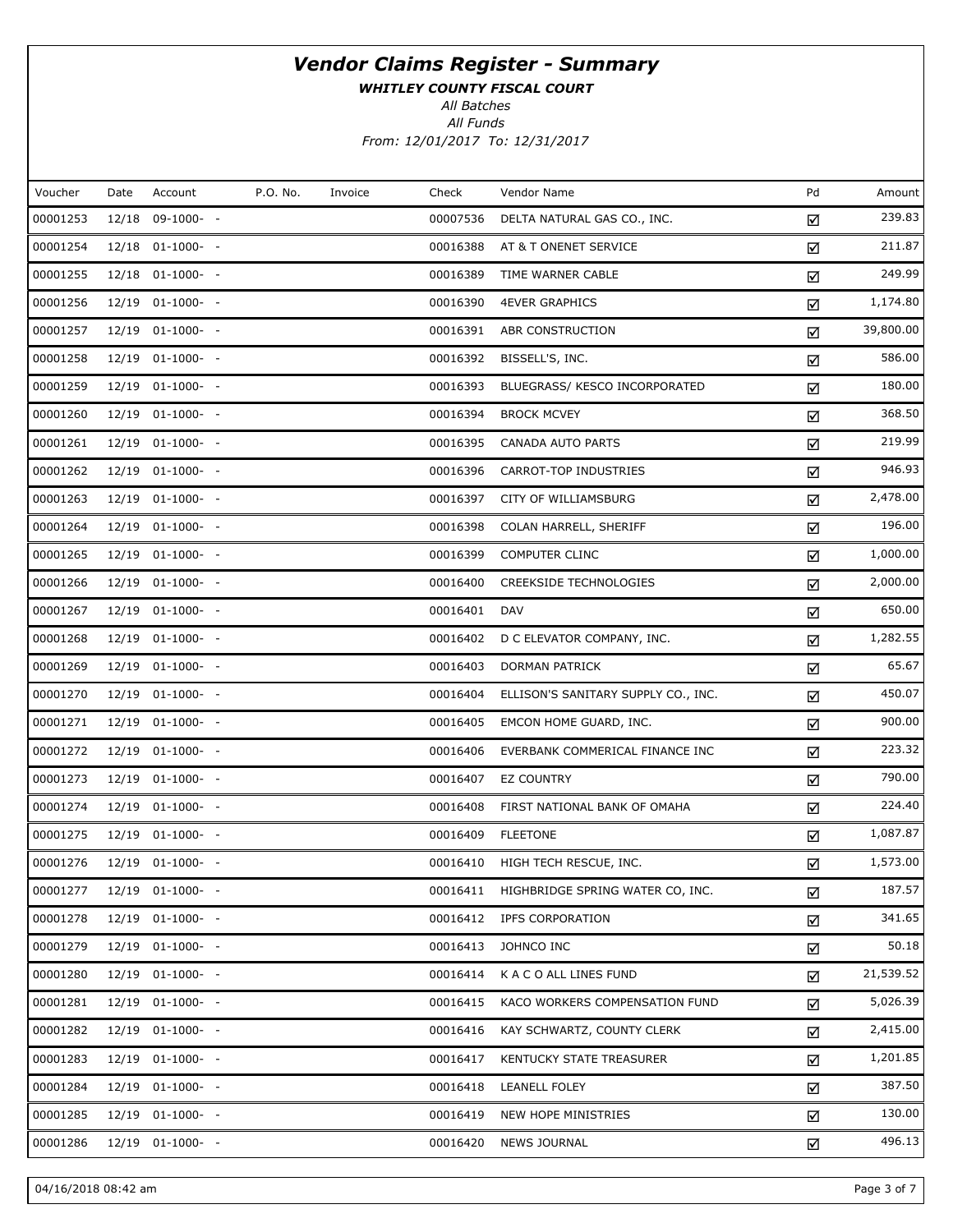WHITLEY COUNTY FISCAL COURT

All Batches

All Funds From: 12/01/2017 To: 12/31/2017

| Voucher  | Date  | Account          | P.O. No. | Invoice | Check    | Vendor Name                         | Pd | Amount    |
|----------|-------|------------------|----------|---------|----------|-------------------------------------|----|-----------|
| 00001287 | 12/19 | $01-1000-$       |          |         | 00016421 | POFF CARTING SERVICE                | ☑  | 911.40    |
| 00001288 |       | 12/19 01-1000- - |          |         | 00016422 | U. S. POSTMASTER                    | ☑  | 490.00    |
| 00001289 | 12/19 | $01-1000-$ -     |          |         | 00016423 | PRECISION DUPLICATING SOLUTIONS INC | ☑  | 108.91    |
| 00001290 |       | 12/19 01-1000- - |          |         | 00016424 | PRINT SOURCE CONSULTING             | ☑  | 313.84    |
| 00001291 | 12/19 | $01-1000-$       |          |         | 00016425 | QUALITY CARE AUTO SERVICE           | ☑  | 1,304.90  |
| 00001292 |       | 12/19 01-1000- - |          |         | 00016426 | <b>SGT JOES</b>                     | ☑  | 1,155.00  |
| 00001293 |       | 12/19 01-1000- - |          |         | 00016427 | SOUTHEAST APPARATUS, LLC            | ☑  | 474.00    |
| 00001294 |       | 12/19 01-1000- - |          |         | 00016428 | <b>TEKS WORK</b>                    | ☑  | 100.00    |
| 00001295 |       | 12/19 01-1000- - |          |         | 00016429 | TENNESSEE BOILER REPAIR SERVICE     | ☑  | 3,294.09  |
| 00001296 |       | 12/19 01-1000- - |          |         | 00016430 | THERMAL EQUIPMENT SERVICE CO.       | ☑  | 2,775.00  |
| 00001297 |       | 12/19 01-1000- - |          |         | 00016431 | ULINE                               | ☑  | 126.54    |
| 00001298 |       | 12/19 01-1000- - |          |         | 00016432 | W D BRYANT & SONS INC.              | ☑  | 5,575.60  |
| 00001299 |       | 12/19 01-1000- - |          |         | 00016433 | XEROX CORPORATION                   | ☑  | 407.31    |
| 00001300 |       | 12/19 01-1000- - |          |         | 00016434 | <b>BUBBY'S BBQ</b>                  | ☑  | 2,209.80  |
| 00001301 |       | 12/19 02-1000- - |          |         | 00008852 | ANGEL'S GARAGE                      | ☑  | 140.00    |
| 00001302 |       | 12/19 02-1000- - |          |         | 00008853 | ARAMARK UNIFROM SERVICES            | ☑  | 1,308.20  |
| 00001303 |       | 12/19 02-1000- - |          |         | 00008854 | BRANDEIS MACHINERY & SUPPLY CO.     | ☑  | 6,893.02  |
| 00001304 |       | 12/19 02-1000- - |          |         | 00008855 | CANADA AUTO PARTS                   | ☑  | 3,454.53  |
| 00001305 |       | 12/19 02-1000- - |          |         | 00008856 | ENTERPRISE WASTE OIL                | ☑  | 25.00     |
| 00001306 |       | 12/19 02-1000- - |          |         | 00008857 | <b>FLEETONE</b>                     | ☑  | 777.84    |
| 00001307 |       | 12/19 02-1000- - |          |         | 00008858 | <b>FULTON HEATING &amp; AC</b>      | ☑  | 250.00    |
| 00001308 |       | 12/19 02-1000- - |          |         | 00008859 | G & C SUPPLY CO. INC.               | ☑  | 96.38     |
| 00001309 |       | 12/19 02-1000- - |          |         | 00008860 | HIGHBRIDGE SPRING WATER CO, INC.    | ☑  | 204.50    |
| 00001310 |       | 12/19 02-1000- - |          |         | 00008861 | HINKLE CONTRACTING COMPANY LLC      | ☑  | 14,593.27 |
| 00001311 |       | 12/19 02-1000- - |          |         | 00008862 | <b>HOLSTON GASES</b>                | ☑  | 251.39    |
| 00001312 | 12/19 | $02 - 1000 - -$  |          |         | 00008863 | INTERSTATE CONSTRUCTION PRODUCTS    | ☑  | 436.00    |
| 00001313 |       | 12/19 02-1000- - |          |         | 00008864 | JAMES JONES EXCAVATING              | ☑  | 2,657.27  |
| 00001314 | 12/19 | $02 - 1000 - -$  |          |         | 00008865 | JOHNNY WHEELS OF WILLIAMSBURG, INC  | ☑  | 19.97     |
| 00001315 |       | 12/19 02-1000- - |          |         | 00008866 | K A C O ALL LINES FUND              | ☑  | 4,147.15  |
| 00001316 | 12/19 | $02 - 1000 - -$  |          |         | 00008867 | KACO WORKERS COMPENSATION FUND      | ☑  | 6,168.68  |
| 00001317 |       | 12/19 02-1000- - |          |         | 00008868 | LYKINS OIL COMPANY                  | ☑  | 4,133.63  |
| 00001318 | 12/19 | $02 - 1000 - -$  |          |         | 00008869 | PREFERRED LAB SERVICE               | ☑  | 450.00    |
| 00001319 | 12/19 | $02 - 1000 - -$  |          |         | 00008870 | PREWITT FARM SUPPLY                 | ☑  | 89.00     |
| 00001320 | 12/19 | $02 - 1000 - -$  |          |         | 00008871 | PYLES CONCRETE                      | ☑  | 1,235.00  |

04/16/2018 08:42 am Page 4 of 7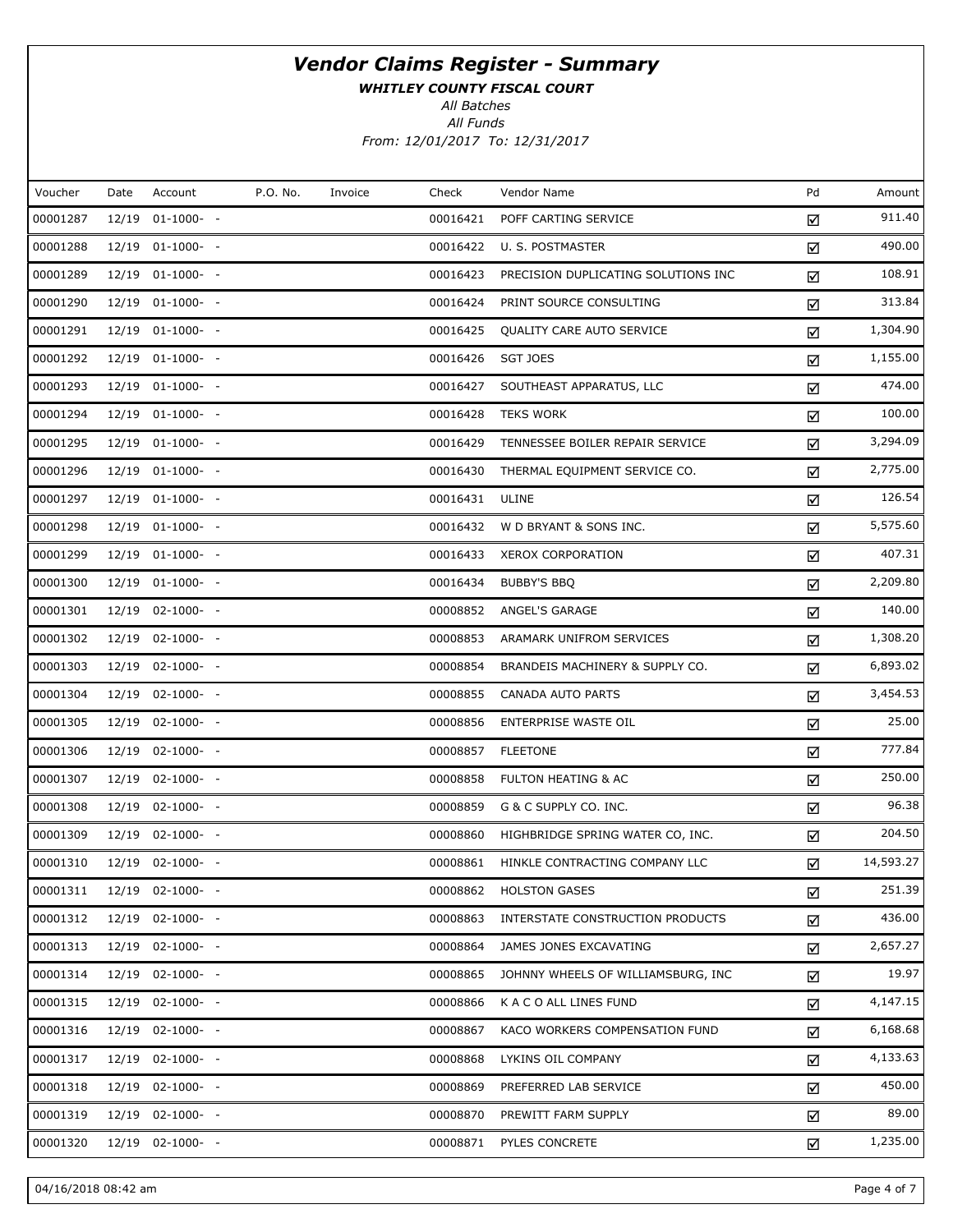WHITLEY COUNTY FISCAL COURT

All Batches

All Funds From: 12/01/2017 To: 12/31/2017

| P.O. No.<br>Pd<br>Voucher<br>Account<br>Check<br>Vendor Name<br>Date<br>Invoice<br>00001321<br>12/19 02-1000- -<br>00008872<br><b>SCOTTY HARRISON</b><br>☑<br>00001322<br>12/19 02-1000- -<br>00008873<br>W D BRYANT & SONS INC.<br>☑<br>00001323<br>12/19 09-1000- -<br>00007537<br>911 BILLING SERVICE<br>☑<br>00001324<br>12/19 09-1000- -<br>00007538<br><b>ALBERT JACKSON</b><br>☑<br>00001325<br>00007539<br>12/19 09-1000- -<br><b>BOLTON'S TOWING &amp; REPAIR</b><br>☑<br>00001326<br>12/19 09-1000- -<br>00007540<br>BOUND TREE MEDICAL, LLC<br>☑<br>00001327<br>12/19 09-1000- -<br>00007541<br><b>BRENDA MAYNARD</b><br>☑<br>00001328<br>12/19 09-1000- -<br>00007542<br>BURGAN HEATING AND COOLING<br>☑<br>00001329<br>12/19 09-1000- -<br>00007543<br>CANADA AUTO PARTS<br>☑<br>00001330<br>12/19 09-1000- -<br>00007544<br><b>COMPUTER CLINC</b><br>☑<br>00001331<br>12/19 09-1000- -<br>00007545<br>CREEKSIDE TECHNOLOGIES<br>☑<br>00001332<br>12/19 09-1000- -<br>00007546<br>DON FRANKLIN FORD<br>☑<br>00001333<br>12/19 09-1000- -<br>00007547<br><b>DOUG DOUGHTY</b><br>☑<br>00001334<br>12/19 09-1000- -<br>00007548<br>EMERGENCY MEDICAL PRODUCTS, INC<br>☑<br>00001335<br>12/19 09-1000- -<br>00007549<br>ENVIRONMENTAL WASTE SYSTEMS, LLC<br>☑<br>00001336<br>12/19 09-1000- -<br>00007550<br>EVERBANK COMMERICAL FINANCE INC<br>☑<br>00001337<br>12/19 09-1000- -<br>00007551<br>FLEETMATICS USA, LLC<br>☑<br>00001338<br>12/19 09-1000- -<br>00007552<br><b>FLEETONE</b><br>☑<br>00001339<br>12/19 09-1000- -<br>00007553<br>HIGHBRIDGE SPRING WATER CO, INC.<br>☑<br>00001340<br>12/19 09-1000- -<br>00007554<br><b>HOLSTON GASES</b><br>☑<br>00001341<br>12/19 09-1000- -<br>00007555<br>HOMETOWN IGA #57<br>☑<br>00001342<br>12/19 09-1000- -<br>00007556<br>JOHNNY WHEELS OF WILLIAMSBURG, INC<br>☑<br>00001343<br>12/19 09-1000- -<br>00007557<br>K A C O ALL LINES FUND<br>☑<br>00001344<br>12/19 09-1000- -<br>00007558<br>KACO WORKERS COMPENSATION FUND<br>☑<br>00001345<br>12/19 09-1000- -<br>00007559<br>KAPA<br>☑<br>00001346<br>12/19 09-1000- -<br>00007560<br>KEN TEN ADVERTISING<br>☑<br>00001347<br>12/19 09-1000- -<br>00007561<br>LYKINS OIL COMPANY<br>☑<br>00001348<br>12/19 09-1000- -<br>00007562<br><b>NORVEX SUPPLY</b><br>☑<br>00001349<br>12/19 09-1000- -<br>00007563<br>PRECISION DUPLICATING SOLUTIONS INC<br>☑<br>00001350<br>12/19 09-1000- -<br>00007564<br>PREFERRED LAB SERVICE<br>☑<br>00001351<br>12/19 09-1000- -<br>00007565<br>PRINT SOURCE CONSULTING<br>☑<br>00001352<br>12/19 09-1000- -<br>00007566<br>SELECT TECH, INC<br>☑<br>00001353<br>12/19 09-1000- -<br>00007567<br><b>TABITHA PFOUTZ</b><br>☑<br>00001354<br>12/19 09-1000- -<br>00007568<br>W D BRYANT & SONS INC.<br>☑ |  |  |  |  |           |
|----------------------------------------------------------------------------------------------------------------------------------------------------------------------------------------------------------------------------------------------------------------------------------------------------------------------------------------------------------------------------------------------------------------------------------------------------------------------------------------------------------------------------------------------------------------------------------------------------------------------------------------------------------------------------------------------------------------------------------------------------------------------------------------------------------------------------------------------------------------------------------------------------------------------------------------------------------------------------------------------------------------------------------------------------------------------------------------------------------------------------------------------------------------------------------------------------------------------------------------------------------------------------------------------------------------------------------------------------------------------------------------------------------------------------------------------------------------------------------------------------------------------------------------------------------------------------------------------------------------------------------------------------------------------------------------------------------------------------------------------------------------------------------------------------------------------------------------------------------------------------------------------------------------------------------------------------------------------------------------------------------------------------------------------------------------------------------------------------------------------------------------------------------------------------------------------------------------------------------------------------------------------------------------------------------------------------------------------------------------------------------------------------------------------------------------------------------------------------------------------------------------------------------------------------------------------------------------------------------------------------------------------------------------------------------------------------------------------------------------------------------|--|--|--|--|-----------|
|                                                                                                                                                                                                                                                                                                                                                                                                                                                                                                                                                                                                                                                                                                                                                                                                                                                                                                                                                                                                                                                                                                                                                                                                                                                                                                                                                                                                                                                                                                                                                                                                                                                                                                                                                                                                                                                                                                                                                                                                                                                                                                                                                                                                                                                                                                                                                                                                                                                                                                                                                                                                                                                                                                                                                          |  |  |  |  | Amount    |
|                                                                                                                                                                                                                                                                                                                                                                                                                                                                                                                                                                                                                                                                                                                                                                                                                                                                                                                                                                                                                                                                                                                                                                                                                                                                                                                                                                                                                                                                                                                                                                                                                                                                                                                                                                                                                                                                                                                                                                                                                                                                                                                                                                                                                                                                                                                                                                                                                                                                                                                                                                                                                                                                                                                                                          |  |  |  |  | 252.53    |
|                                                                                                                                                                                                                                                                                                                                                                                                                                                                                                                                                                                                                                                                                                                                                                                                                                                                                                                                                                                                                                                                                                                                                                                                                                                                                                                                                                                                                                                                                                                                                                                                                                                                                                                                                                                                                                                                                                                                                                                                                                                                                                                                                                                                                                                                                                                                                                                                                                                                                                                                                                                                                                                                                                                                                          |  |  |  |  | 3,453.65  |
|                                                                                                                                                                                                                                                                                                                                                                                                                                                                                                                                                                                                                                                                                                                                                                                                                                                                                                                                                                                                                                                                                                                                                                                                                                                                                                                                                                                                                                                                                                                                                                                                                                                                                                                                                                                                                                                                                                                                                                                                                                                                                                                                                                                                                                                                                                                                                                                                                                                                                                                                                                                                                                                                                                                                                          |  |  |  |  | 15,785.81 |
|                                                                                                                                                                                                                                                                                                                                                                                                                                                                                                                                                                                                                                                                                                                                                                                                                                                                                                                                                                                                                                                                                                                                                                                                                                                                                                                                                                                                                                                                                                                                                                                                                                                                                                                                                                                                                                                                                                                                                                                                                                                                                                                                                                                                                                                                                                                                                                                                                                                                                                                                                                                                                                                                                                                                                          |  |  |  |  | 100.00    |
|                                                                                                                                                                                                                                                                                                                                                                                                                                                                                                                                                                                                                                                                                                                                                                                                                                                                                                                                                                                                                                                                                                                                                                                                                                                                                                                                                                                                                                                                                                                                                                                                                                                                                                                                                                                                                                                                                                                                                                                                                                                                                                                                                                                                                                                                                                                                                                                                                                                                                                                                                                                                                                                                                                                                                          |  |  |  |  | 258.00    |
|                                                                                                                                                                                                                                                                                                                                                                                                                                                                                                                                                                                                                                                                                                                                                                                                                                                                                                                                                                                                                                                                                                                                                                                                                                                                                                                                                                                                                                                                                                                                                                                                                                                                                                                                                                                                                                                                                                                                                                                                                                                                                                                                                                                                                                                                                                                                                                                                                                                                                                                                                                                                                                                                                                                                                          |  |  |  |  | 2,933.43  |
|                                                                                                                                                                                                                                                                                                                                                                                                                                                                                                                                                                                                                                                                                                                                                                                                                                                                                                                                                                                                                                                                                                                                                                                                                                                                                                                                                                                                                                                                                                                                                                                                                                                                                                                                                                                                                                                                                                                                                                                                                                                                                                                                                                                                                                                                                                                                                                                                                                                                                                                                                                                                                                                                                                                                                          |  |  |  |  | 77.04     |
|                                                                                                                                                                                                                                                                                                                                                                                                                                                                                                                                                                                                                                                                                                                                                                                                                                                                                                                                                                                                                                                                                                                                                                                                                                                                                                                                                                                                                                                                                                                                                                                                                                                                                                                                                                                                                                                                                                                                                                                                                                                                                                                                                                                                                                                                                                                                                                                                                                                                                                                                                                                                                                                                                                                                                          |  |  |  |  | 802.00    |
|                                                                                                                                                                                                                                                                                                                                                                                                                                                                                                                                                                                                                                                                                                                                                                                                                                                                                                                                                                                                                                                                                                                                                                                                                                                                                                                                                                                                                                                                                                                                                                                                                                                                                                                                                                                                                                                                                                                                                                                                                                                                                                                                                                                                                                                                                                                                                                                                                                                                                                                                                                                                                                                                                                                                                          |  |  |  |  | 467.23    |
|                                                                                                                                                                                                                                                                                                                                                                                                                                                                                                                                                                                                                                                                                                                                                                                                                                                                                                                                                                                                                                                                                                                                                                                                                                                                                                                                                                                                                                                                                                                                                                                                                                                                                                                                                                                                                                                                                                                                                                                                                                                                                                                                                                                                                                                                                                                                                                                                                                                                                                                                                                                                                                                                                                                                                          |  |  |  |  | 75.00     |
|                                                                                                                                                                                                                                                                                                                                                                                                                                                                                                                                                                                                                                                                                                                                                                                                                                                                                                                                                                                                                                                                                                                                                                                                                                                                                                                                                                                                                                                                                                                                                                                                                                                                                                                                                                                                                                                                                                                                                                                                                                                                                                                                                                                                                                                                                                                                                                                                                                                                                                                                                                                                                                                                                                                                                          |  |  |  |  | 225.00    |
|                                                                                                                                                                                                                                                                                                                                                                                                                                                                                                                                                                                                                                                                                                                                                                                                                                                                                                                                                                                                                                                                                                                                                                                                                                                                                                                                                                                                                                                                                                                                                                                                                                                                                                                                                                                                                                                                                                                                                                                                                                                                                                                                                                                                                                                                                                                                                                                                                                                                                                                                                                                                                                                                                                                                                          |  |  |  |  | 855.76    |
|                                                                                                                                                                                                                                                                                                                                                                                                                                                                                                                                                                                                                                                                                                                                                                                                                                                                                                                                                                                                                                                                                                                                                                                                                                                                                                                                                                                                                                                                                                                                                                                                                                                                                                                                                                                                                                                                                                                                                                                                                                                                                                                                                                                                                                                                                                                                                                                                                                                                                                                                                                                                                                                                                                                                                          |  |  |  |  | 20.13     |
|                                                                                                                                                                                                                                                                                                                                                                                                                                                                                                                                                                                                                                                                                                                                                                                                                                                                                                                                                                                                                                                                                                                                                                                                                                                                                                                                                                                                                                                                                                                                                                                                                                                                                                                                                                                                                                                                                                                                                                                                                                                                                                                                                                                                                                                                                                                                                                                                                                                                                                                                                                                                                                                                                                                                                          |  |  |  |  | 1,182.32  |
|                                                                                                                                                                                                                                                                                                                                                                                                                                                                                                                                                                                                                                                                                                                                                                                                                                                                                                                                                                                                                                                                                                                                                                                                                                                                                                                                                                                                                                                                                                                                                                                                                                                                                                                                                                                                                                                                                                                                                                                                                                                                                                                                                                                                                                                                                                                                                                                                                                                                                                                                                                                                                                                                                                                                                          |  |  |  |  | 280.00    |
|                                                                                                                                                                                                                                                                                                                                                                                                                                                                                                                                                                                                                                                                                                                                                                                                                                                                                                                                                                                                                                                                                                                                                                                                                                                                                                                                                                                                                                                                                                                                                                                                                                                                                                                                                                                                                                                                                                                                                                                                                                                                                                                                                                                                                                                                                                                                                                                                                                                                                                                                                                                                                                                                                                                                                          |  |  |  |  | 55.83     |
|                                                                                                                                                                                                                                                                                                                                                                                                                                                                                                                                                                                                                                                                                                                                                                                                                                                                                                                                                                                                                                                                                                                                                                                                                                                                                                                                                                                                                                                                                                                                                                                                                                                                                                                                                                                                                                                                                                                                                                                                                                                                                                                                                                                                                                                                                                                                                                                                                                                                                                                                                                                                                                                                                                                                                          |  |  |  |  | 300.00    |
|                                                                                                                                                                                                                                                                                                                                                                                                                                                                                                                                                                                                                                                                                                                                                                                                                                                                                                                                                                                                                                                                                                                                                                                                                                                                                                                                                                                                                                                                                                                                                                                                                                                                                                                                                                                                                                                                                                                                                                                                                                                                                                                                                                                                                                                                                                                                                                                                                                                                                                                                                                                                                                                                                                                                                          |  |  |  |  | 3,294.62  |
|                                                                                                                                                                                                                                                                                                                                                                                                                                                                                                                                                                                                                                                                                                                                                                                                                                                                                                                                                                                                                                                                                                                                                                                                                                                                                                                                                                                                                                                                                                                                                                                                                                                                                                                                                                                                                                                                                                                                                                                                                                                                                                                                                                                                                                                                                                                                                                                                                                                                                                                                                                                                                                                                                                                                                          |  |  |  |  | 40.35     |
|                                                                                                                                                                                                                                                                                                                                                                                                                                                                                                                                                                                                                                                                                                                                                                                                                                                                                                                                                                                                                                                                                                                                                                                                                                                                                                                                                                                                                                                                                                                                                                                                                                                                                                                                                                                                                                                                                                                                                                                                                                                                                                                                                                                                                                                                                                                                                                                                                                                                                                                                                                                                                                                                                                                                                          |  |  |  |  | 3,022.70  |
|                                                                                                                                                                                                                                                                                                                                                                                                                                                                                                                                                                                                                                                                                                                                                                                                                                                                                                                                                                                                                                                                                                                                                                                                                                                                                                                                                                                                                                                                                                                                                                                                                                                                                                                                                                                                                                                                                                                                                                                                                                                                                                                                                                                                                                                                                                                                                                                                                                                                                                                                                                                                                                                                                                                                                          |  |  |  |  | 291.07    |
|                                                                                                                                                                                                                                                                                                                                                                                                                                                                                                                                                                                                                                                                                                                                                                                                                                                                                                                                                                                                                                                                                                                                                                                                                                                                                                                                                                                                                                                                                                                                                                                                                                                                                                                                                                                                                                                                                                                                                                                                                                                                                                                                                                                                                                                                                                                                                                                                                                                                                                                                                                                                                                                                                                                                                          |  |  |  |  | 1,713.52  |
|                                                                                                                                                                                                                                                                                                                                                                                                                                                                                                                                                                                                                                                                                                                                                                                                                                                                                                                                                                                                                                                                                                                                                                                                                                                                                                                                                                                                                                                                                                                                                                                                                                                                                                                                                                                                                                                                                                                                                                                                                                                                                                                                                                                                                                                                                                                                                                                                                                                                                                                                                                                                                                                                                                                                                          |  |  |  |  | 4,458.66  |
|                                                                                                                                                                                                                                                                                                                                                                                                                                                                                                                                                                                                                                                                                                                                                                                                                                                                                                                                                                                                                                                                                                                                                                                                                                                                                                                                                                                                                                                                                                                                                                                                                                                                                                                                                                                                                                                                                                                                                                                                                                                                                                                                                                                                                                                                                                                                                                                                                                                                                                                                                                                                                                                                                                                                                          |  |  |  |  | 15,143.04 |
|                                                                                                                                                                                                                                                                                                                                                                                                                                                                                                                                                                                                                                                                                                                                                                                                                                                                                                                                                                                                                                                                                                                                                                                                                                                                                                                                                                                                                                                                                                                                                                                                                                                                                                                                                                                                                                                                                                                                                                                                                                                                                                                                                                                                                                                                                                                                                                                                                                                                                                                                                                                                                                                                                                                                                          |  |  |  |  | 150.00    |
|                                                                                                                                                                                                                                                                                                                                                                                                                                                                                                                                                                                                                                                                                                                                                                                                                                                                                                                                                                                                                                                                                                                                                                                                                                                                                                                                                                                                                                                                                                                                                                                                                                                                                                                                                                                                                                                                                                                                                                                                                                                                                                                                                                                                                                                                                                                                                                                                                                                                                                                                                                                                                                                                                                                                                          |  |  |  |  | 2,028.62  |
|                                                                                                                                                                                                                                                                                                                                                                                                                                                                                                                                                                                                                                                                                                                                                                                                                                                                                                                                                                                                                                                                                                                                                                                                                                                                                                                                                                                                                                                                                                                                                                                                                                                                                                                                                                                                                                                                                                                                                                                                                                                                                                                                                                                                                                                                                                                                                                                                                                                                                                                                                                                                                                                                                                                                                          |  |  |  |  | 3,575.75  |
|                                                                                                                                                                                                                                                                                                                                                                                                                                                                                                                                                                                                                                                                                                                                                                                                                                                                                                                                                                                                                                                                                                                                                                                                                                                                                                                                                                                                                                                                                                                                                                                                                                                                                                                                                                                                                                                                                                                                                                                                                                                                                                                                                                                                                                                                                                                                                                                                                                                                                                                                                                                                                                                                                                                                                          |  |  |  |  | 95.18     |
|                                                                                                                                                                                                                                                                                                                                                                                                                                                                                                                                                                                                                                                                                                                                                                                                                                                                                                                                                                                                                                                                                                                                                                                                                                                                                                                                                                                                                                                                                                                                                                                                                                                                                                                                                                                                                                                                                                                                                                                                                                                                                                                                                                                                                                                                                                                                                                                                                                                                                                                                                                                                                                                                                                                                                          |  |  |  |  | 64.84     |
|                                                                                                                                                                                                                                                                                                                                                                                                                                                                                                                                                                                                                                                                                                                                                                                                                                                                                                                                                                                                                                                                                                                                                                                                                                                                                                                                                                                                                                                                                                                                                                                                                                                                                                                                                                                                                                                                                                                                                                                                                                                                                                                                                                                                                                                                                                                                                                                                                                                                                                                                                                                                                                                                                                                                                          |  |  |  |  | 100.00    |
|                                                                                                                                                                                                                                                                                                                                                                                                                                                                                                                                                                                                                                                                                                                                                                                                                                                                                                                                                                                                                                                                                                                                                                                                                                                                                                                                                                                                                                                                                                                                                                                                                                                                                                                                                                                                                                                                                                                                                                                                                                                                                                                                                                                                                                                                                                                                                                                                                                                                                                                                                                                                                                                                                                                                                          |  |  |  |  | 246.84    |
|                                                                                                                                                                                                                                                                                                                                                                                                                                                                                                                                                                                                                                                                                                                                                                                                                                                                                                                                                                                                                                                                                                                                                                                                                                                                                                                                                                                                                                                                                                                                                                                                                                                                                                                                                                                                                                                                                                                                                                                                                                                                                                                                                                                                                                                                                                                                                                                                                                                                                                                                                                                                                                                                                                                                                          |  |  |  |  | 3,578.14  |
|                                                                                                                                                                                                                                                                                                                                                                                                                                                                                                                                                                                                                                                                                                                                                                                                                                                                                                                                                                                                                                                                                                                                                                                                                                                                                                                                                                                                                                                                                                                                                                                                                                                                                                                                                                                                                                                                                                                                                                                                                                                                                                                                                                                                                                                                                                                                                                                                                                                                                                                                                                                                                                                                                                                                                          |  |  |  |  | 96.23     |
|                                                                                                                                                                                                                                                                                                                                                                                                                                                                                                                                                                                                                                                                                                                                                                                                                                                                                                                                                                                                                                                                                                                                                                                                                                                                                                                                                                                                                                                                                                                                                                                                                                                                                                                                                                                                                                                                                                                                                                                                                                                                                                                                                                                                                                                                                                                                                                                                                                                                                                                                                                                                                                                                                                                                                          |  |  |  |  | 44.77     |

04/16/2018 08:42 am Page 5 of 7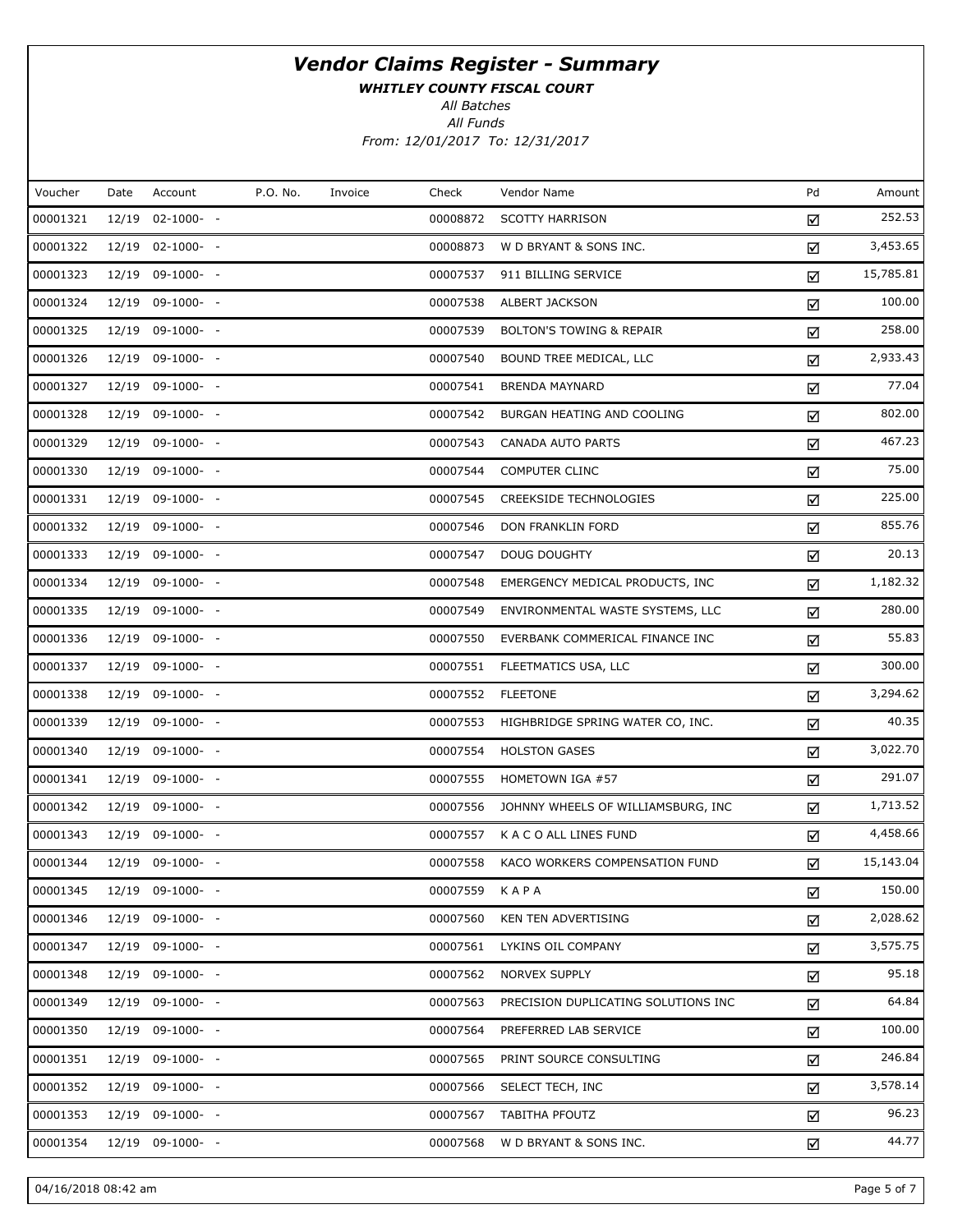WHITLEY COUNTY FISCAL COURT

All Batches

| Voucher  | Date  | Account          | P.O. No. | Invoice | Check    | Vendor Name                          | Pd | Amount    |
|----------|-------|------------------|----------|---------|----------|--------------------------------------|----|-----------|
| 00001355 | 12/19 | $09-1000- -$     |          |         | 00007569 | WILLIAMSBURG TRUCK & AUTO            | ☑  | 3,352.23  |
| 00001356 |       | 12/19 09-1000- - |          |         | 00007570 | WILLIAMSBURG-WHITLEY CO. AIRPORT BD. | ☑  | 800.00    |
| 00001357 |       | 12/19 12-1000- - |          |         | 00000121 | KENTUCKY STATE TREASURER             | ☑  | 3,481.00  |
| 00001358 |       | 12/19 23-1000- - |          |         | 00002524 | BISSELL'S, INC.                      | ☑  | 247.98    |
| 00001359 |       | 12/19 23-1000- - |          |         | 00002525 | HIGHBRIDGE SPRING WATER CO, INC.     | ☑  | 33.90     |
| 00001360 |       | 12/19 23-1000- - |          |         | 00002526 | U. S. POSTMASTER                     | ☑  | 2,450.00  |
| 00001361 |       | 12/19 23-1000- - |          |         | 00002527 | <b>RON BOWLING</b>                   | ☑  | 80.00     |
| 00001362 |       | 12/19 75-1000- - |          |         | 00000364 | WHITLEY COUNTY TOURISM BOARD         | ☑  | 7,702.10  |
| 00001363 |       | 12/19 87-1000- - |          |         | 00004878 | ELLISON'S SANITARY SUPPLY CO., INC.  | ☑  | 131.18    |
| 00001364 |       | 12/19 87-1000- - |          |         | 00004879 | EVERBANK COMMERICAL FINANCE INC      | ☑  | 55.83     |
| 00001365 |       | 12/19 87-1000- - |          |         | 00004880 | <b>FLEETONE</b>                      | ☑  | 225.65    |
| 00001366 |       | 12/19 87-1000- - |          |         | 00004881 | HIGHBRIDGE SPRING WATER CO, INC.     | ☑  | 92.45     |
| 00001367 |       | 12/19 87-1000- - |          |         | 00004882 | K A C O ALL LINES FUND               | ☑  | 797.20    |
| 00001368 |       | 12/19 87-1000- - |          |         | 00004883 | KACO WORKERS COMPENSATION FUND       | ☑  | 196.63    |
| 00001369 |       | 12/19 87-1000- - |          |         | 00004884 | <b>LARRY CENTERS</b>                 | ☑  | 411.91    |
| 00001370 |       | 12/19 87-1000- - |          |         | 00004885 | LIDA J. POWERS                       | ☑  | 681.68    |
| 00001371 |       | 12/19 87-1000- - |          |         | 00004886 | LONDON RADIO SERVICE                 | ☑  | 36,030.00 |
| 00001372 |       | 12/19 87-1000- - |          |         | 00004887 | PRECISION DUPLICATING SOLUTIONS INC  | ☑  | 60.88     |
| 00001373 |       | 12/19 87-1000- - |          |         | 00004888 | PREFERRED LAB SERVICE                | ☑  | 50.00     |
| 00001374 |       | 12/19 87-1000- - |          |         | 00004889 | PRINT SOURCE CONSULTING              | ☑  | 246.84    |
| 00001375 |       | 12/19 87-1000- - |          |         | 00004890 | QUALITY CARE AUTO SERVICE            | ☑  | 158.00    |
| 00001376 |       | 12/19 87-1000- - |          |         | 00004891 | WILLIAMSBURG-WHITLEY CO. AIRPORT BD. | ☑  | 1,000.00  |
| 00001378 |       | 12/20 03-1000- - |          |         | 00010139 | AMERICAN DETENTION SERVICES LLC      | ☑  | 366.60    |
| 00001379 |       | 12/20 03-1000- - |          |         | 00010140 | <b>BEST TERMITE &amp; PEST</b>       | ☑  | 120.00    |
| 00001380 |       | 12/20 03-1000- - |          |         | 00010141 | BISSELL'S, INC.                      | ☑  | 228.00    |
| 00001381 |       | 12/20 03-1000- - |          |         | 00010142 | <b>BRIAN LAWSON</b>                  | ☑  | 62.09     |
| 00001382 |       | 12/20 03-1000- - |          |         | 00010143 | <b>BROCK MCVEY</b>                   | ☑  | 696.72    |
| 00001383 |       | 12/20 03-1000- - |          |         | 00010144 | <b>CANADA AUTO PARTS</b>             | ☑  | 6.99      |
| 00001384 |       | 12/20 03-1000- - |          |         | 00010145 | <b>COLONELS MARKET</b>               | ☑  | 204.00    |
| 00001385 |       | 12/20 03-1000- - |          |         | 00010146 | DAIRY QUEEN GRILL & CHILL            | ☑  | 177.47    |
| 00001386 |       | 12/20 03-1000- - |          |         | 00010147 | ELLISON'S SANITARY SUPPLY CO., INC.  | ☑  | 178.34    |
| 00001387 |       | 12/20 03-1000- - |          |         | 00010148 | <b>FLEETONE</b>                      | ☑  | 1,598.72  |
| 00001388 |       | 12/20 03-1000- - |          |         | 00010149 | G & E DRIVE-IN                       | ☑  | 170.00    |
| 00001389 |       | 12/20 03-1000- - |          |         | 00010150 | GREAT AMERICA FINANCIAL SERVICES     | ☑  | 197.97    |